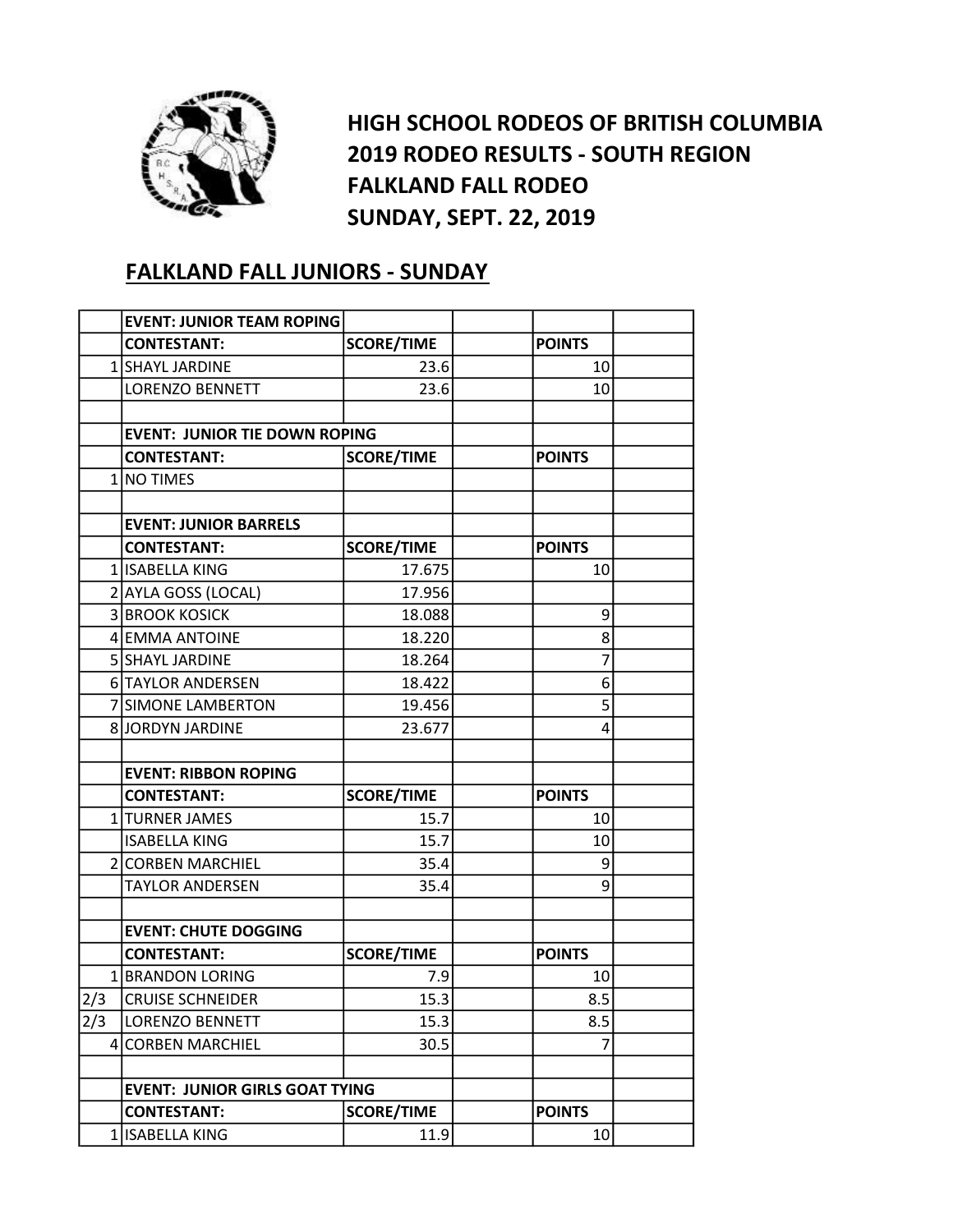|     | 2 SHAYL JARDINE                      | 12                |  | 9              |  |
|-----|--------------------------------------|-------------------|--|----------------|--|
|     | <b>3 BROOK KOSICK</b>                | 15.5              |  | 8              |  |
|     | 4 TAYLOR ANDERSEN                    | 15.9              |  | 7              |  |
|     | 5 SIMONE LAMBERTON                   | 16.4              |  | 6              |  |
|     | 6 AYLA GOSS (L)                      | 17.3              |  |                |  |
|     | 7JJORDYN JARDINE                     | 22.5              |  | 5              |  |
|     |                                      |                   |  |                |  |
|     | <b>EVENT: JUNIOR BOYS GOAT TYING</b> |                   |  |                |  |
|     | <b>CONTESTANT:</b>                   | <b>SCORE/TIME</b> |  | <b>POINTS</b>  |  |
|     | 1 CORBEN MARCHIEL                    | 16.8              |  | 10             |  |
| 2/3 | <b>TURNER JAMES</b>                  | 17.0              |  | 8.5            |  |
| 2/3 | <b>LORENZO BENNETT</b>               | 17.0              |  | 8.5            |  |
|     | 4 KOLT ALEXANDER                     | 19.0              |  | 7              |  |
|     | 5 CRUISE SCHNEIDER                   | 25.5              |  | 6              |  |
|     |                                      |                   |  |                |  |
|     | <b>EVENT: JUNIOR GIRLS BREAKAWAY</b> |                   |  |                |  |
|     | <b>CONTESTANT:</b>                   | <b>SCORE/TIME</b> |  | <b>POINTS</b>  |  |
|     | 1 SHAYL JARDINE                      | 5.6               |  | 10             |  |
|     | 2 AYLA GOSS (L)                      | 22.2              |  |                |  |
|     |                                      |                   |  |                |  |
|     | <b>EVENT: JUNIOR BOYS BREAKWAY</b>   |                   |  |                |  |
|     |                                      |                   |  |                |  |
|     | <b>CONTESTANT:</b>                   | <b>SCORE/TIME</b> |  | <b>POINTS</b>  |  |
|     | 1 TURNER JAMES                       | 6.9               |  | 10             |  |
|     |                                      |                   |  |                |  |
|     | <b>EVENT: JUNIOR POLE BENDING</b>    |                   |  |                |  |
|     | <b>CONTESTANT:</b>                   | <b>SCORE/TIME</b> |  | <b>POINTS</b>  |  |
|     | 1 AYLA GOSS (LOCAL)                  | 21.778            |  |                |  |
|     | 2 TAYLOR ANDERSEN                    | 22.144            |  | 10             |  |
|     | 3 ISABELLA KINGS                     | 22.227            |  | 9              |  |
|     | 4 SIMONE LAMBERTON                   | 23.696            |  | 8              |  |
|     | 5 SHAYL JARDINE                      | 23.873            |  | $\overline{7}$ |  |
|     | 6 JORDYN JARDINE                     | 24.068            |  | 6              |  |
|     | 7 EMMA ANTOINE                       | 26.573            |  | 5              |  |
|     | <b>8 BROOK KOSICK</b>                | 29.91             |  | 4              |  |
|     |                                      |                   |  |                |  |
|     | <b>EVENT: BAC SADDLE BRONC</b>       |                   |  |                |  |
|     | <b>CONTESTANT:</b>                   | <b>SCORE/TIME</b> |  | <b>POINTS</b>  |  |
|     | 1 NO QUALIFIED RIDES                 |                   |  |                |  |
|     |                                      |                   |  |                |  |
|     | <b>EVENT: BAC BAREBACK</b>           |                   |  |                |  |
|     | <b>CONTESTANT:</b>                   | <b>SCORE/TIME</b> |  | <b>POINTS</b>  |  |

## FALKLAND FALL HIGH SCHOOL RODEO - SUNDAY

 $\overline{\phantom{a}}$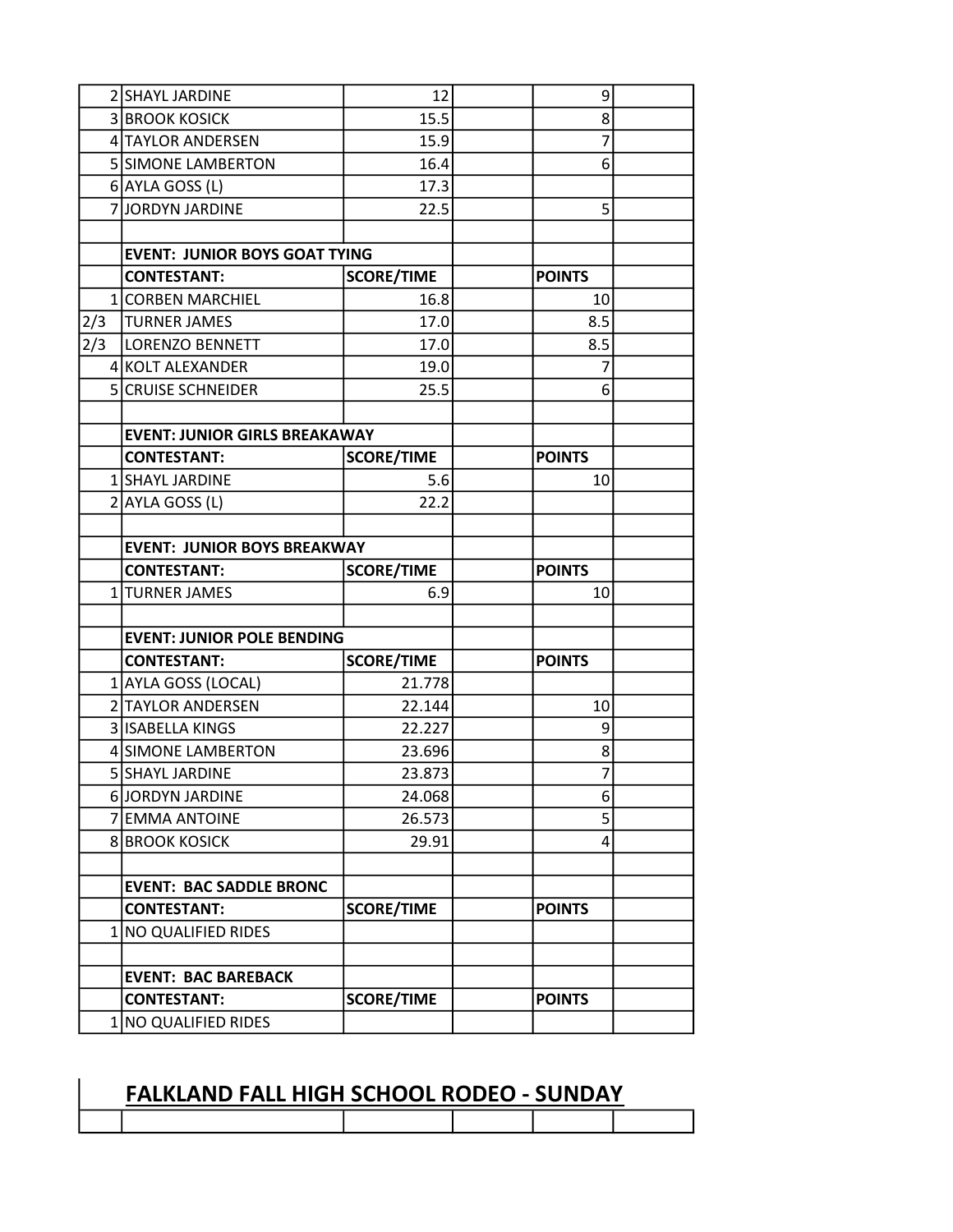|                | <b>EVENT: SENIOR BARRELS</b>         |                   |                |  |
|----------------|--------------------------------------|-------------------|----------------|--|
|                | <b>CONTESTANT:</b>                   | <b>SCORE/TIME</b> | <b>POINTS</b>  |  |
|                | 1 CAMRYN MITCHELL                    | 17.091            | 10             |  |
|                | 2 VANESSA CAVERLY                    | 17.116            | 9              |  |
|                | 3 ZOEY HAMMING                       | 17.13             | 8              |  |
|                | 4 RAQUEL MARCHIEL                    | 17.431            | 7              |  |
|                | 5 TAYLAN JAMES                       | 17.530            | 6              |  |
|                | 6 REESE RIVET                        | 17.681            | 5              |  |
|                | 7 TAYA HAMMING                       | 17.721            | 4              |  |
|                | 8 HANNAH CADY                        | 17.951            | 3              |  |
|                | 9JORDAN LEPINE                       | 18.072            | $\overline{2}$ |  |
|                | 10 PAVI MCLEAN                       | 18.128            | $\mathbf{1}$   |  |
|                |                                      |                   |                |  |
|                | <b>EVENT: SADDLE BRONC</b>           |                   |                |  |
|                | <b>CONTESTANT:</b>                   | <b>SCORE/TIME</b> | <b>POINTS</b>  |  |
|                | 1 JARET COOPER                       | 64                | 10             |  |
|                |                                      |                   |                |  |
|                | <b>EVENT: SENIOR GOAT TYING</b>      |                   |                |  |
|                | <b>CONTESTANT:</b>                   | <b>SCORE/TIME</b> | <b>POINTS</b>  |  |
|                | 1 TAYA HAMMING                       | 9.3               | 10             |  |
|                | 2 VANESSA MICHEL                     | 9.9               | 9              |  |
|                | 3 MARINA JARDINE                     | 10.4              | 8              |  |
|                | 4 SIDNEY RENAUD                      | 11.4              | 7              |  |
|                | 5 HANNAH CADY                        | 11.8              | 6              |  |
| 6              | <b>RIVER ANDERSON</b>                | 12.1              | 5              |  |
| $\overline{7}$ | <b>VANESSA CAVERLY</b>               | 12.3              | 4              |  |
|                | 8 PARIS SCHNEIDER                    | 12.8              | 3              |  |
|                | 9/10 ELLY FARMER                     | 13.4              | 1.5            |  |
|                | 9/10 CAMRYN MITCHELL                 | 13.4              | 1.5            |  |
|                |                                      |                   |                |  |
|                | <b>EVENT: SENIOR TEAM ROPING</b>     |                   |                |  |
|                | <b>CONTESTANT</b>                    | <b>SCORE/TIME</b> | <b>POINTS</b>  |  |
|                | 1 BRYCE GARCIA                       | 7.7               | 10             |  |
|                | <b>TRYTON BOSE</b>                   | 7.7               | 10             |  |
|                | 2 KASH SIGOUIN                       | 9.4               | 9              |  |
|                | <b>CARSON PAYTON</b>                 | 9.4               | 9              |  |
|                | 3 VANESSA CAVERLY                    | 15.6              | 8              |  |
|                | <b>ELLY FARMER</b>                   | 15.6              | 8              |  |
|                | 4 PATRICK BENNETT                    | 17.6              | 7              |  |
|                | <b>JORDAN LEPINE</b>                 | 17.6              | 7              |  |
|                | 5 SKYLAR BROWN                       | 24.4              | 6              |  |
|                | CARSON PAYTON (D)                    | 24.4              |                |  |
|                | 6 TAYA HAMMING                       | 25.1              | 5              |  |
|                | <b>ZOEY HAMMING</b>                  | 25.1              | 6              |  |
|                |                                      |                   |                |  |
|                | <b>EVENT: SENIOR GIRLS BREAKAWAY</b> |                   |                |  |
|                | <b>CONTESTANT</b>                    | <b>SCORE/TIME</b> | <b>POINTS</b>  |  |